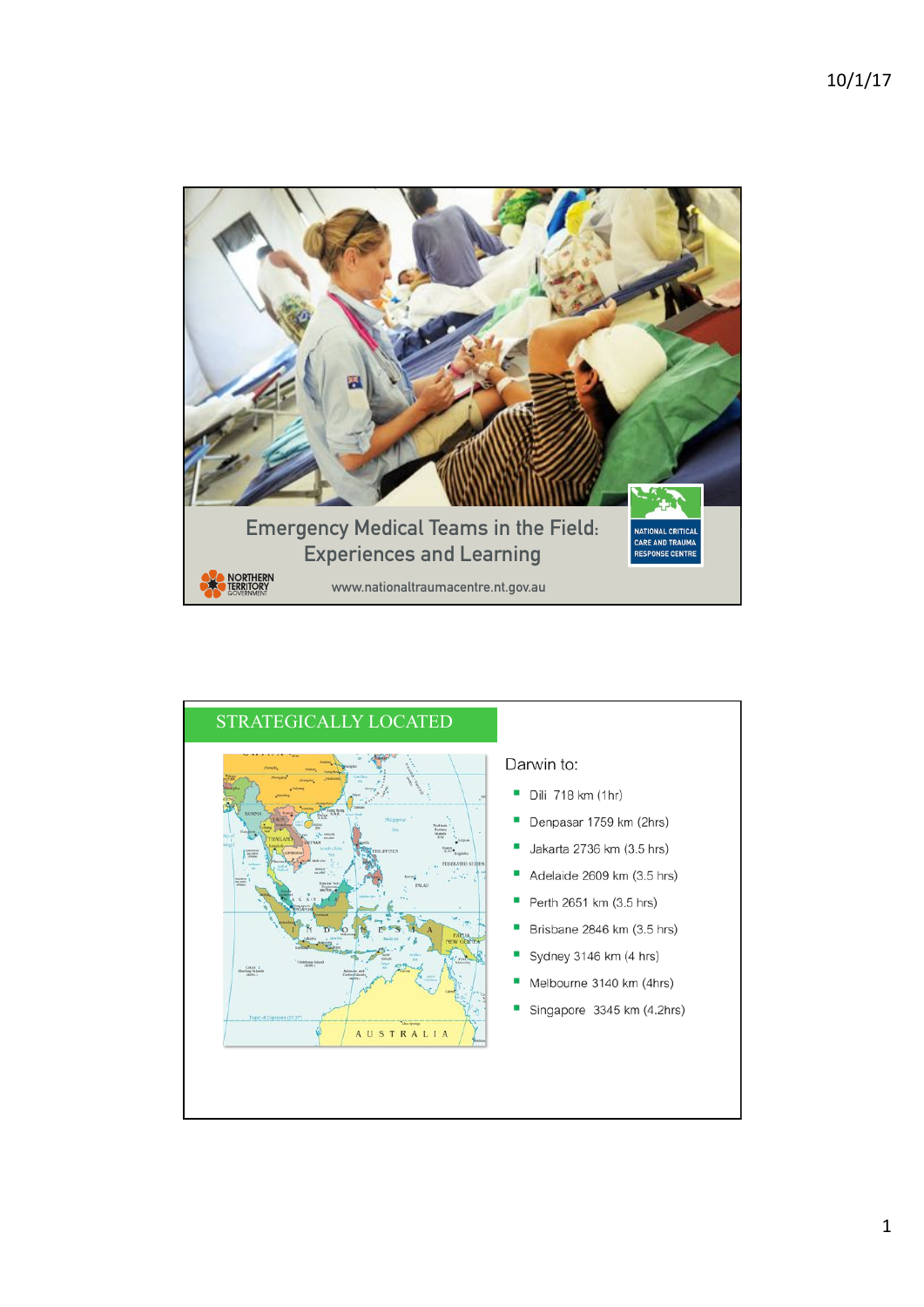

"An Australian Medical Assistance Team (AUSMAT) is an official Australian Government multidisciplinary healthcare team deployed in response to national or international disasters where assistance is requested by the impacted government.

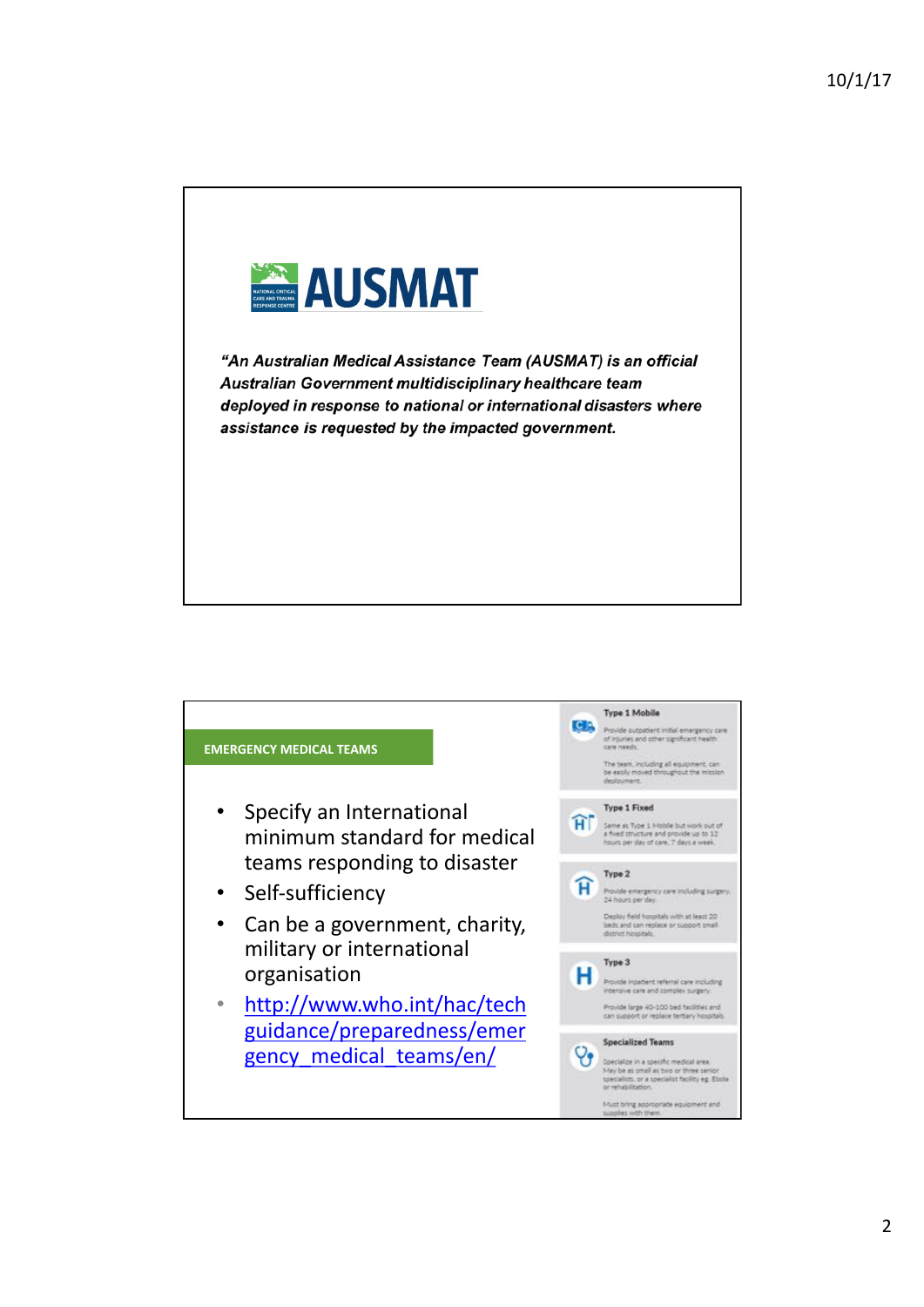#### **EMT PHARMACY REQUIREMENTS**

- Comply with
	- WHO Guidelines for Drug Donations
	- WHO Essential Medicines List
- Prior permission to import
- Proper donation/disposal/export
- Cold chain
- Treat both communicable and noncommunicable diseases present

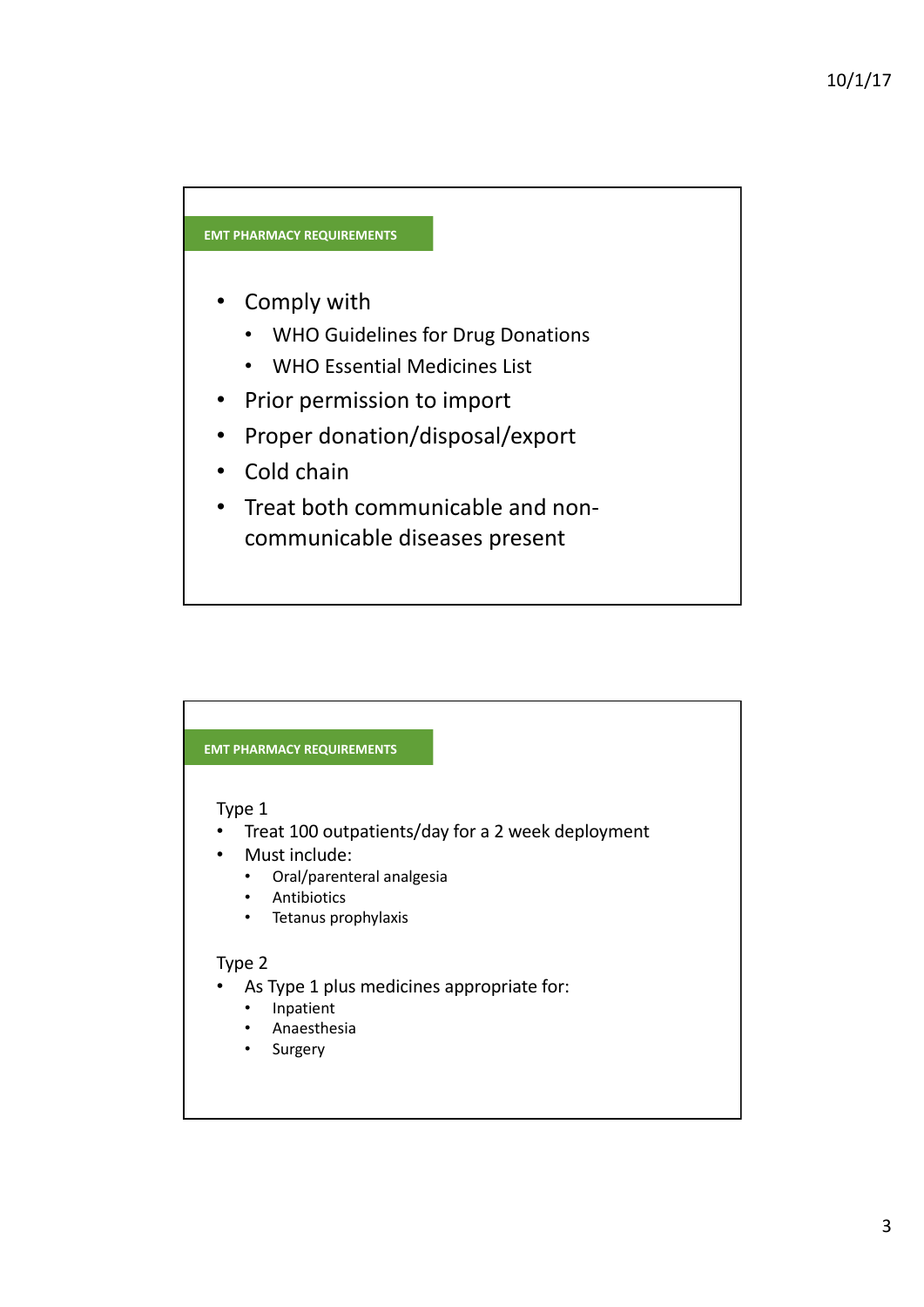# AUSMAT TEAM DEPLOYMENTS:

2009 ASHMORE REEF, EXPLOSION 2010 PAKISTAN, FLOODS 2011 CHRISTCHURCH, EARTHQUAKE 2013 SOLOMON ISLANDS, DENGUE 2013 PHILIPPINES, TYPHOON YOLANDER 2015 VANUATU, CYCLONE PAM 2016 NEPAL, EARTHQUAKE 2016 FIJI, CYCLONE WINSTON



### **NCCTRC DAY-TO-DAY BUSINESS**

- Vaccination Clinic
- Stock Rotation
- Medicine governance
- Licensing
- Review and design of kits
- Maintenance of clinical skills

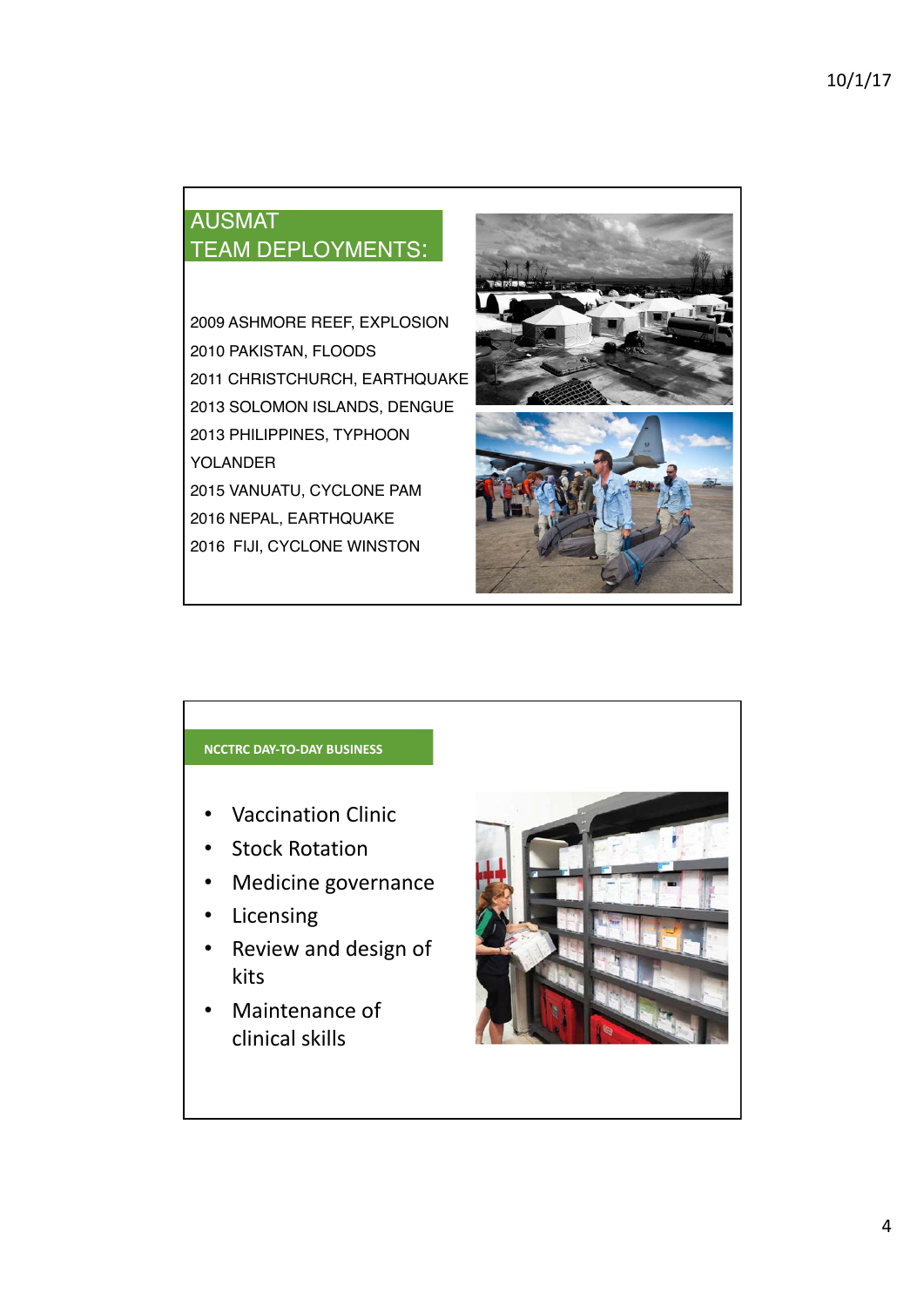## **PRE-DEPLOYMENT ACTIONS**

- Country-specific changes
	- Likely presentations eg Malaria
	- Standard drug list
	- Import/export license
	- Final preparations
		- Final packing
		- **Manifest**
		- Temperature monitoring
	- Computer database
	- Review of AUSMAT staff
	- Vaccination status
	- Medical conditions
	- **Allergies**



#### **ON DEPLOYMENT ACTIONS**

- Storeman/technical role
	- prepacking, imprest supply, dispensing
- Clinical impatient review
- **Drug Information**
- MOH/other EMT liaison
- Recording and reporting medicine usage

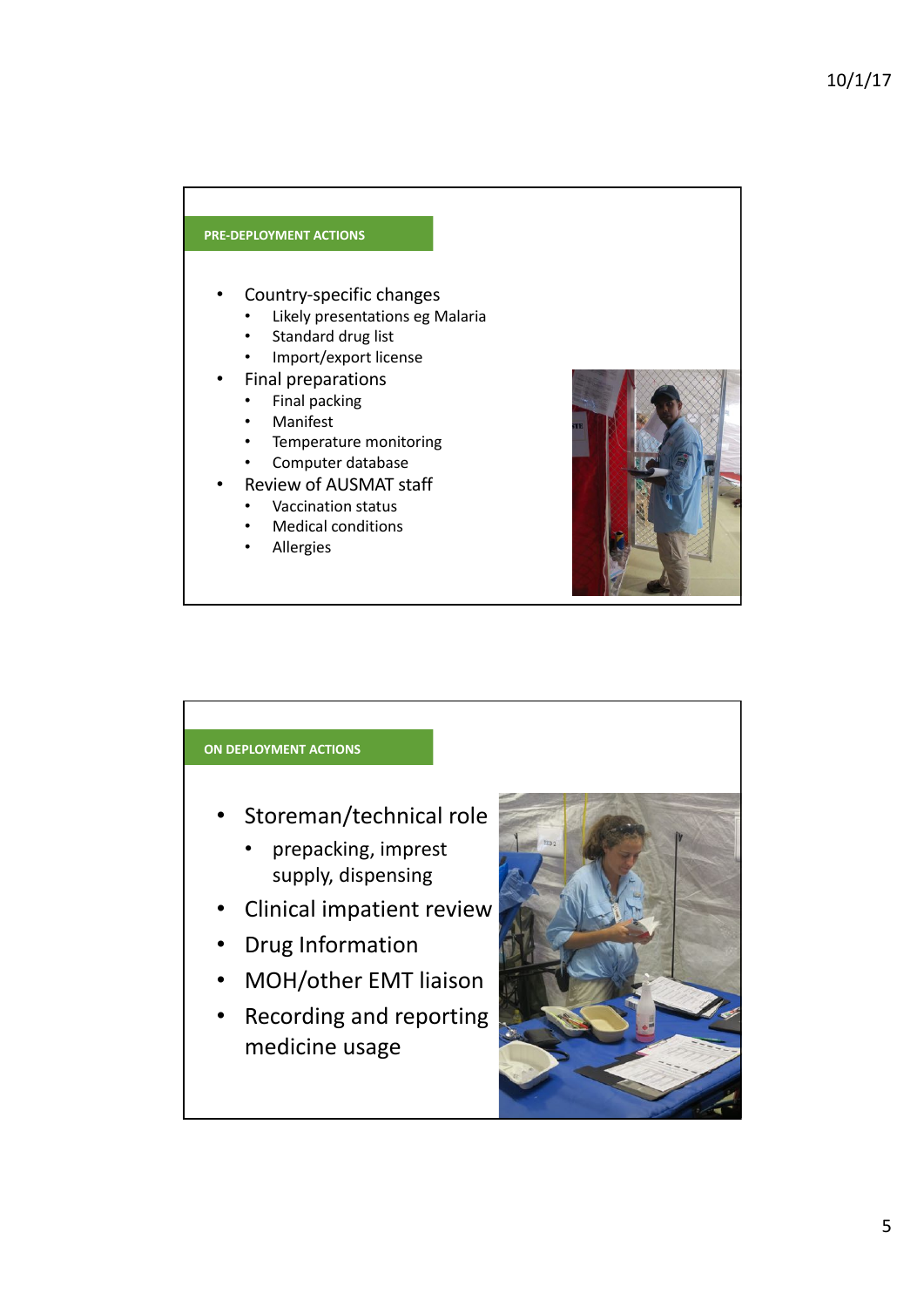

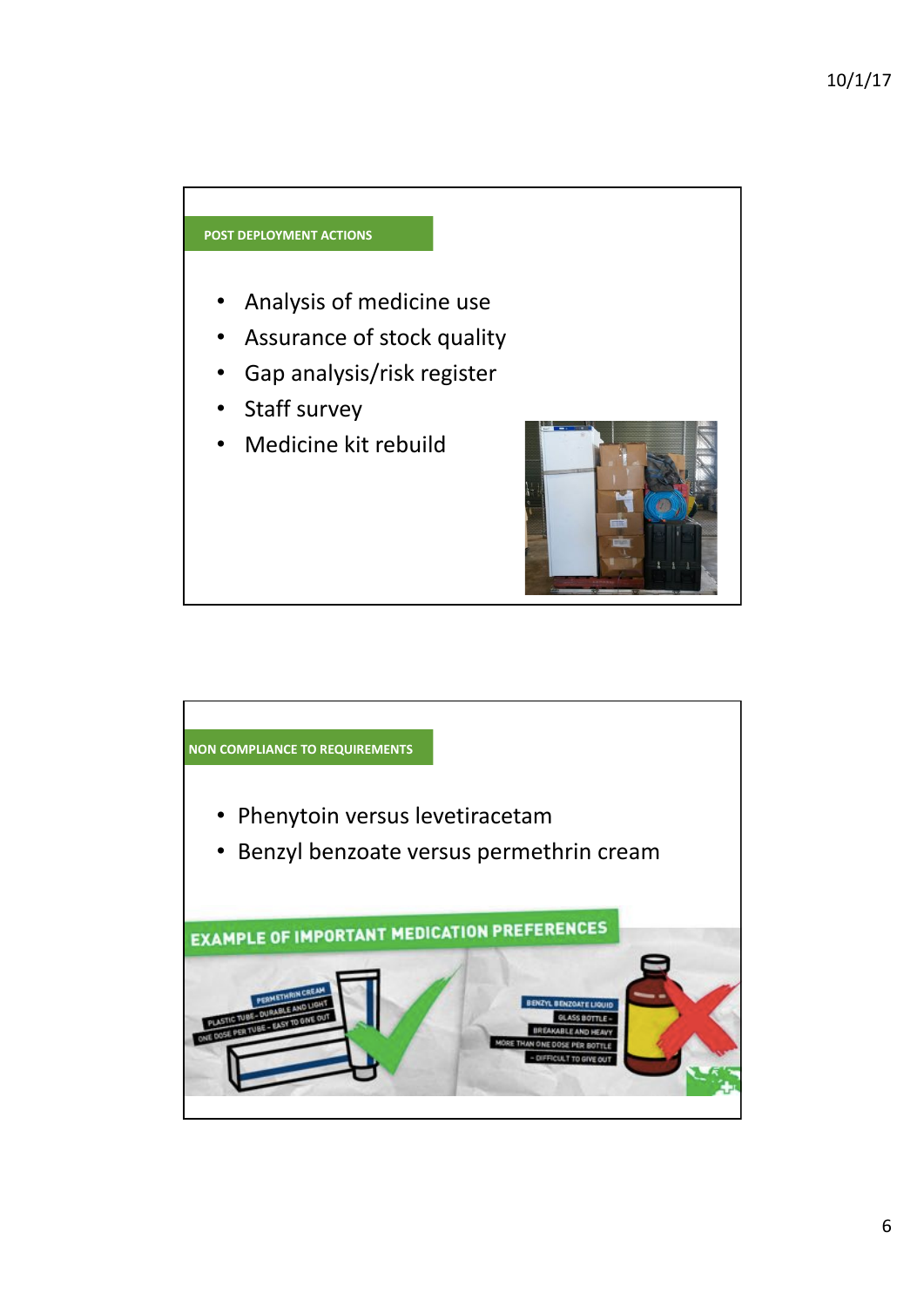

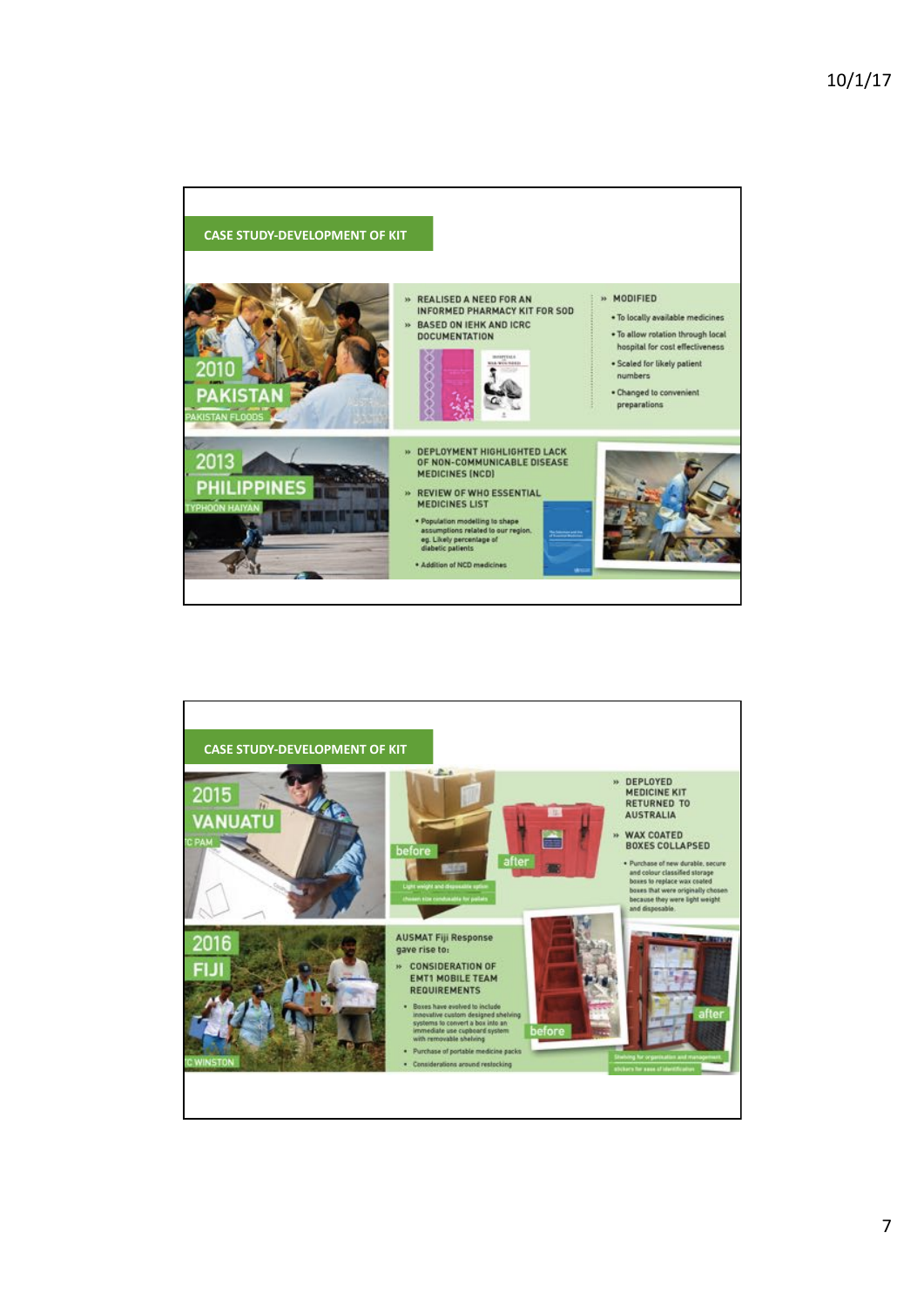